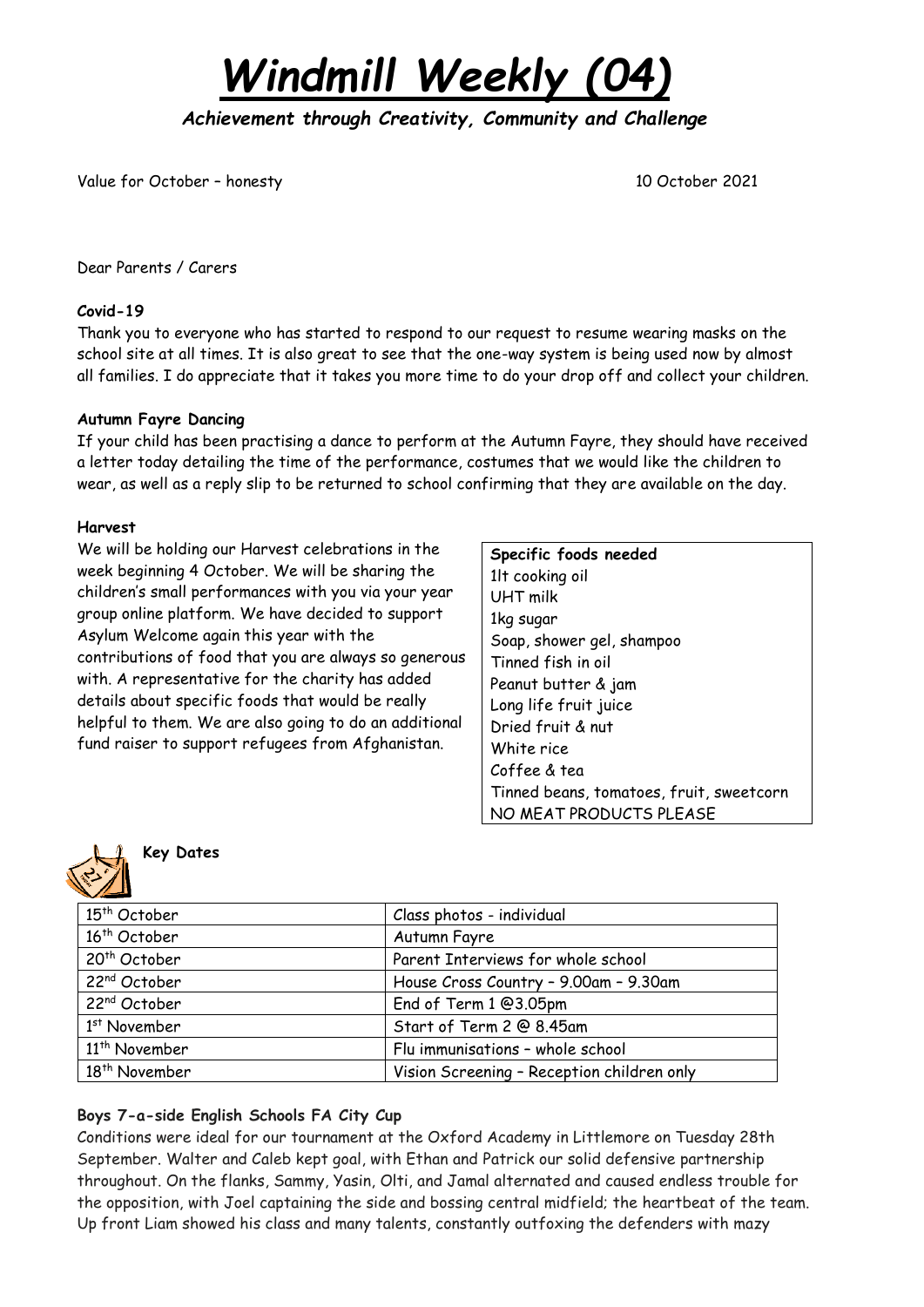dribbles and incredible strength. All teams played each other in a group format and after losing the opener 2-1 to Phil and Jim's, who were decisive when we made a few sloppy errors, we won our remaining four games and scored a number of beautiful goals from patient and probing passing play. The top two teams from the group played each other in the final and this meant a rematch against P&J's. We were dominant from the first whistle, never troubled at the back, and scored 3 more great goals to take home the trophy and progress to the regional finals.

## **100 Club**

Just a reminder of the message I sent earlier this month. Apologies if you've already paid - I only see the bank statements a month afterwards. Please just let me know when you pay or if you don't want to continue so I can reallocate numbers.

Dear all,

Thanks for your past support of the 100 club. It really does mean a lot to the school as they use the extra money to buy library and class books. From my records, it looks like you're all due to renew (if you want to!) for the next school year. It costs £12 per number to be entered in to the next 12 draws which are held roughly every month. You may have seen in the school newsletter that we do have some free numbers so if you'd like to purchase another now is the time.

Bank details are below. If you can let me know when you've paid it's helpful for the PTA treasurer when we check the accounts. Some of you have standing orders so if you know the money has already been transferred, or is about to be transferred do let me know that too. Likewise, if you need a reminder of how many numbers you have, please get in touch.

Barclays Bank

Windmill PTA 20-65-21 43332454

I appreciate that some of you may no longer have children in the school after the summer and/or you might decide it's the right time to leave the 100 club - please just let me know so we can allocate the numbers to others.

Thank you, Helen Baker

## **Autumn Fayre**

It is now almost 2 weeks to the Autumn Fayre! When: 1-4pm 16th of October Where: Windmill school What: music, dancing, singing, food, drinks and games!

This year we are going to ask parents and children to bring in food to sell to raise money for the PTA. We will ask **no nuts** but savoury or sweet are welcome that don't need to be heated to serve. There is of course a risk we may need to cancel the fayre at short notice because of covid and/or the weather but this way you may simply enjoy your cooking at home!

We will be in contact to make arrangements including to ask for volunteers to help on the day by email in the next week.

See you there!

PTA committee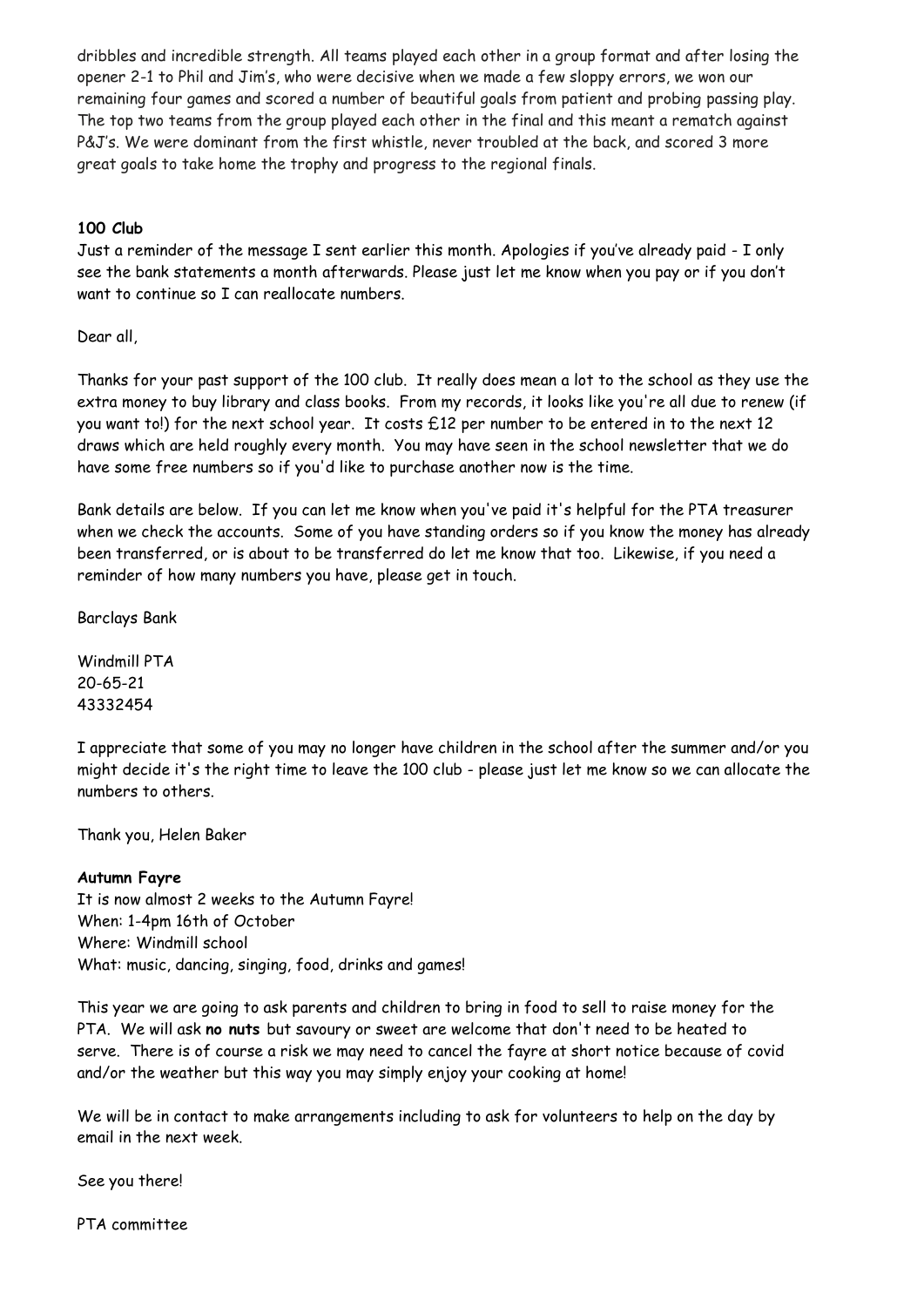Jen Skym & Cathy Oliveira Windmill PTA Communications Secretaries

#### **Autumn Fayre Buskers**

Do you play an instrument? Can you sing a song? Would you like to share your talents as part of the Autumn Fayre's Buskers?

Anyone is welcome to join in – each session is up to 5 minutes! Simply pick a slot by clicking on the following web link (or copy it into your web browser if clicking doesn't work) to go to the signup sheet: [volunteersignup.org/4C8YE](https://volunteersignup.org/4C8YE)

To sign up, just follow the instructions on the page. It only takes a few seconds to do.

Everyone else: Remember to support our performers on the day!

**If you have any questions please email me via [windmill.autumnfayre.buskers@gmail.com](mailto:windmill.autumnfayre.buskers@gmail.com)** Best wishes and thank you for volunteering!

Ricarda Menke

### **Classlist**

Classlist is the main communication platform used by the PTA to communicate with parents and for parents to communicate with one another.

If you are not on Classlist yet then please join here <https://tinyurl.com/WindmillOX3>

There are still quite a few people 'unassigned' to a group on Classlist. This is mostly in year groups where the classes were shuffled over the summer. GDPR does not permit us to have class lists to reassign the new groups. You can assign yourself to your current class by going to your profile and selecting the correct class from the drop down menu. This will ensure you get all the messages relevant to your class.

You can always email [windmillpta@gmail.com](mailto:windmillpta@gmail.com) if you are having any difficulties and we can help.

Yours faithfully

Krep

Lynn Knapp Headteacher

**(If any images below are missing please view the Newsletter on the School Website – [www.windmill.oxon.sch.uk\)](http://www.windmill.oxon.sch.uk/)**